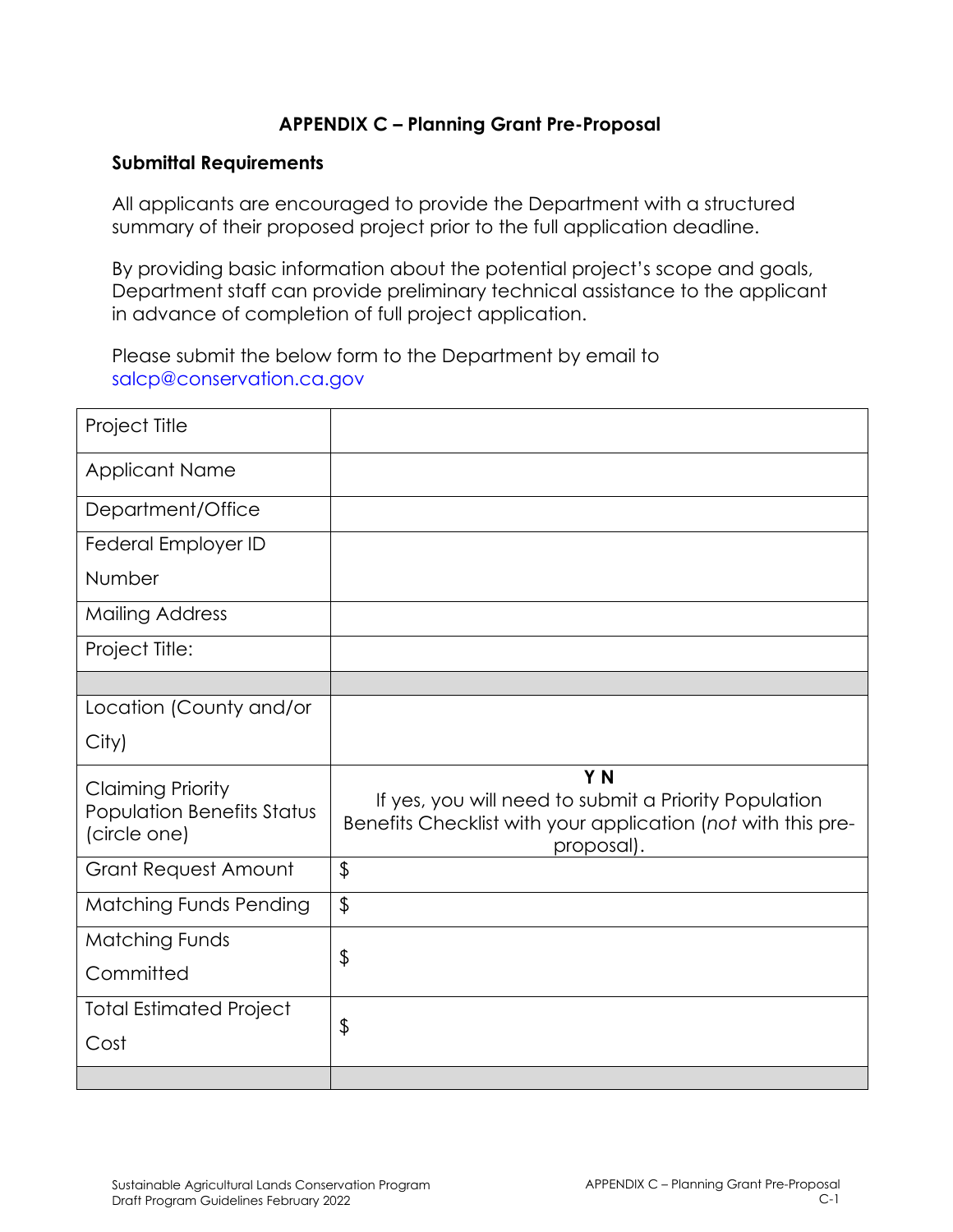| Contact Person       |  |
|----------------------|--|
| Title                |  |
| Phone Number         |  |
| <b>Email Address</b> |  |

#### **Executive Summary and Proposed Planning Project**

Please provide a brief overview of the project (**1-page** maximum). This overview should describe the following:

- Provide a brief description of the proposed planning project.
- Why the proposed project is appropriate for protecting agricultural lands in the jurisdiction.
- Participating stakeholders.
- Any critical deadlines.

### **Preproposal Questions**

1. Are you a county, city, local area formation commission, council of government, municipal planning organization, regional transportation planning agency, groundwater sustainability agency, or special district with land use or transportation planning authority, and federally recognized California Native American tribe or a nonfederally recognized California Native American tribe that is on the contact list maintained by the Native American Heritage Commission?

Are you a Resource Conservation Districts, academic institution, or land trust? Have you partnered with one or more of the organizations listed above? Will you be able to provide evidence by the time of the application that one or more of the organizations listed above will enter into a memorandum of understanding for the project demonstrating support for the project and SALC's purposes, detailing the partners roles in the project and that the partners will consider adopting the plan resulting from the project.

2. Describe the proposed planning project. Include details such as the anticipated outcome and deliverables are expected; agricultural land base, economy, and regional food systems and infrastructure within the project area; amount and quality of agricultural land that can be expected to receive protection through the proposed project. Include maps of important farmland, jurisdictional boundaries, and other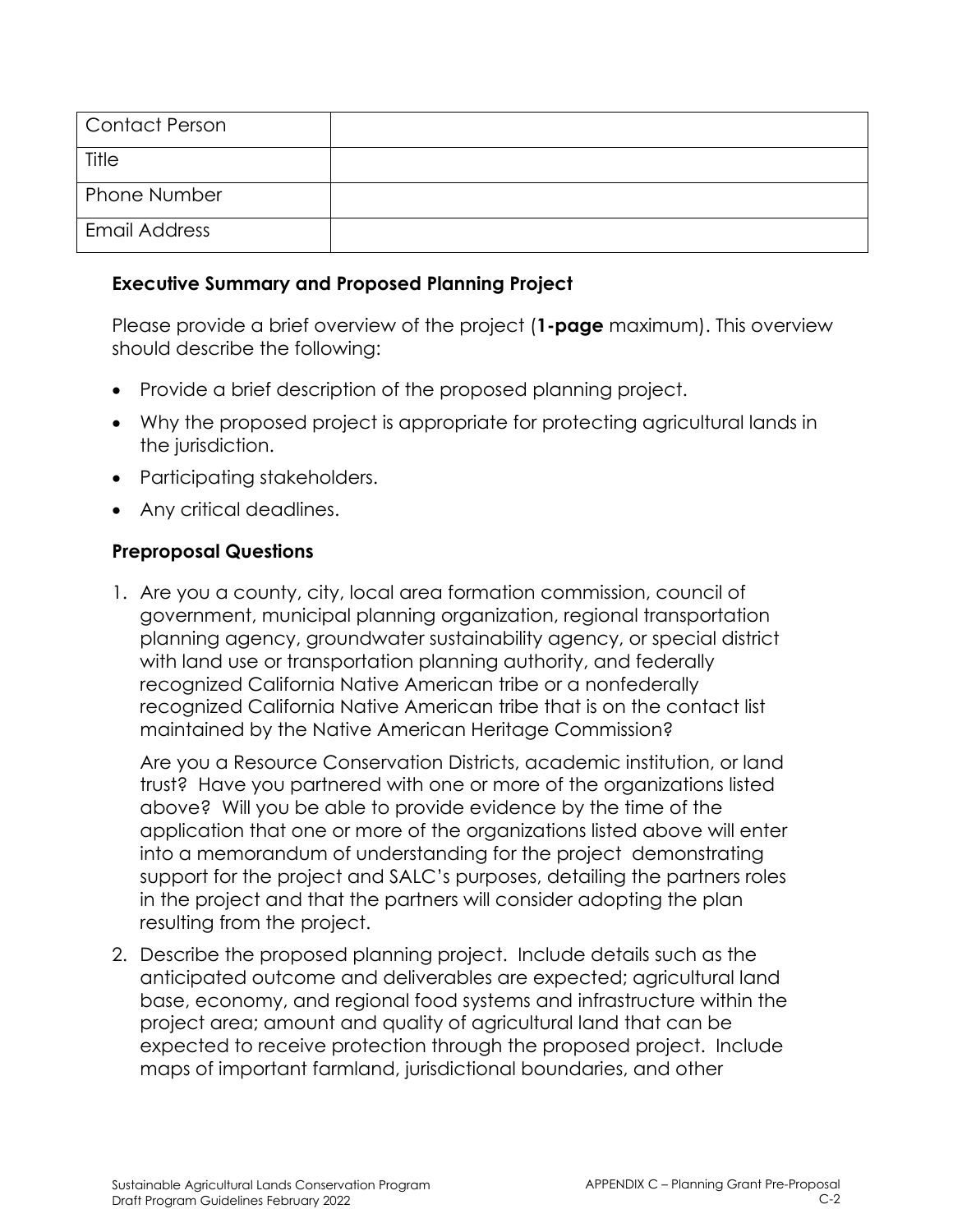pertinent data that would portray the project scope (as attachments to the application).

- 3. Why and to what extent agricultural land is being converted to other uses within project area? To what extent those conversion risks are expected to continue? How will the proposed project address those conversion risks?
- 4. How will the project avoid or reduce greenhouse gas emissions?
- 5. How will the proposed project implement an adopted or draft Sustainable Communities Strategy or, if a Sustainable Communities Strategy is not required for a region by law, a regional plan that includes policies and programs to reduce greenhouse gas emissions? Provide references to the specific goals, objectives, or policies that the project supports.
- 6. How is the proposed plan consistent with [California's Planning Priorities?](https://leginfo.legislature.ca.gov/faces/codes_displaySection.xhtml?lawCode=GOV§ionNum=65041.1)
- 7. What economic, environmental, public health, cultural or other co-benefits that would arise from the project? How will those co-benefits be measured?
- 8. How will the project benefit priority populations; beginning or Veteran farmers and ranchers; residents of disadvantaged or low-income communities; or federally recognized California Native American tribe or a nonfederally recognized California Native American tribe that is on the contact list maintained by the Native American Heritage Commission and/or a priority population?
- 9. How will the proposal complement other efforts in the region, including comprehensive planning efforts (e.g., Greenprints, general or special plan objectives or goals), and agricultural land use policies (e.g., Williamson Act)? How would the project leverage other permanently protected lands to promote location and resource-efficient development?
- 10.What is the applicant's experience in developing and implementing similar projects? What are the internal resources and capacity to complete the proposed work or will consultants or contractors be required? Are there professional staff qualified to develop and successfully implement the proposal? If not, please describe how will the applicant acquire this expertise.
- 11.Which stakeholders will participate in the proposed project? How will these stakeholders participate?

# **Map(s) of the Project area**

Please provide a map or image depicting the area to be covered by the proposed project. The map should generally depict the area, including the extent of its agricultural resources, urban and/or rural land uses, and any